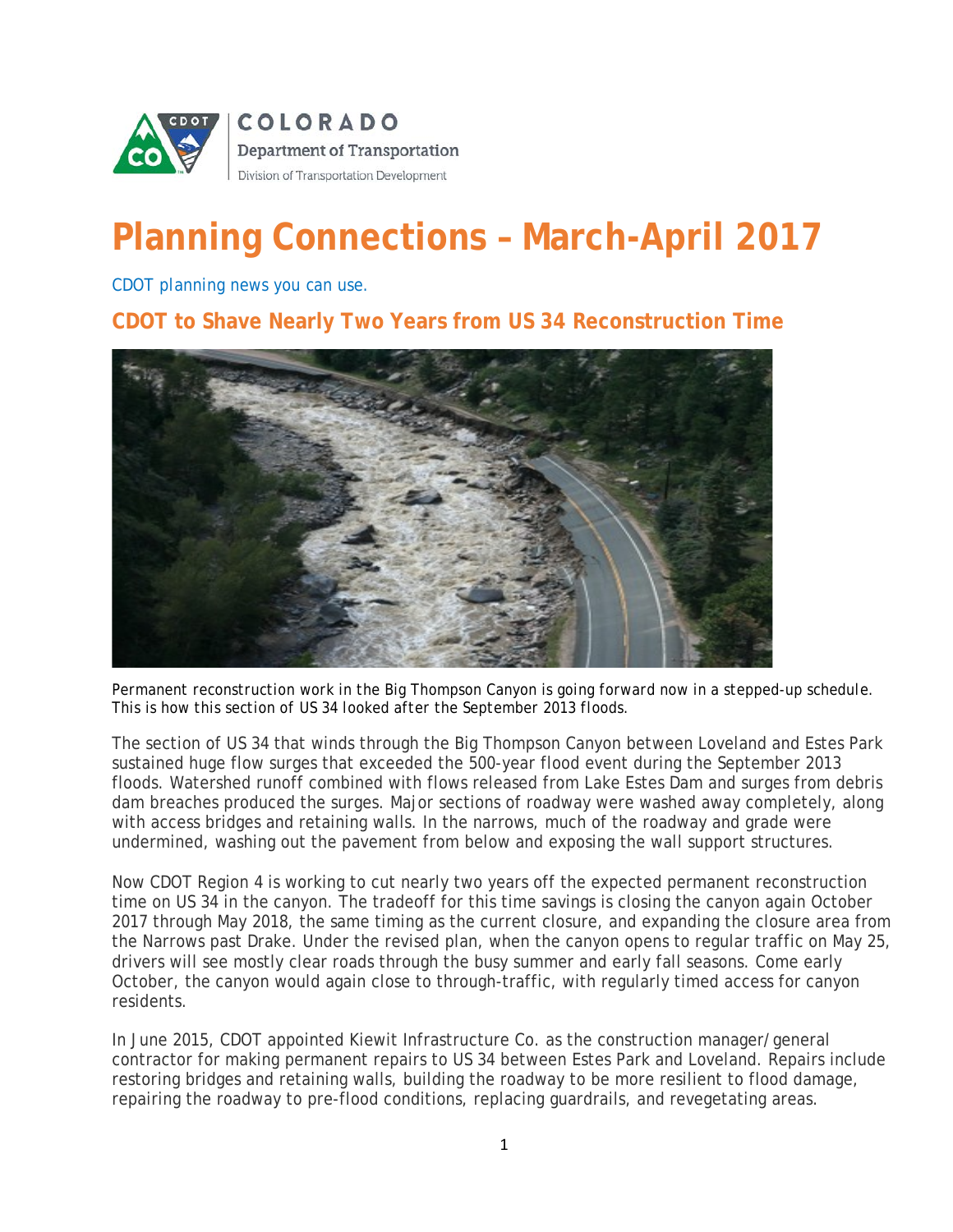## **SH 14 S-Curve Bypass in Sterling among Proposed Freight Projects**

Three major Colorado highways that intersect in downtown Sterling - US 6, SH 14, and US 138 – carry traffic east-west and north-south through the city in a network of two- and one-way streets that heavy truck traffic disrupts. Especially during harvest, large trucks create safety issues on the state highways because they are required to negotiate turns through residential and downtown areas. Combined with circuitous routes and a system of one-way streets, these turns hinder the movement of through and local traffic.

CDOT Region 4 has applied for \$7.652 million in National Highway Freight Program funds to accomplish a cure. Large trucks moving east-west through the city would be directed onto a bypass or S-curve alignment that uses abandoned railroad rights of way to complete a direct connection between SH 14 and US 6. The project would improve traffic flow, optimize traffic operations, and enhance safety along several streets, highways, and intersections in downtown Sterling. SH 14, a National Highway System route, then will have direct connections to both I-25 and I-76.

CDOT, the City or Sterling, and the Eastern Transportation Planning Region partnered on the solution after a citizen asked what could be done at a public meeting. The project would involve CDOT-City of Sterling ownership swaps of road segments to direct US 6 traffic onto the S-curve bypass, improved intersection geometry, highway lighting to current standards, traffic signal upgrades, and raised medians on one street to restrict left-turn movements. CDOT Region 4 plans to make up most of the rest of the \$16 million project with funds at its disposal. The Sterling S-curve is an example of the type of the freight applications that the Transportation Commission discussed on April 20 and will take action on May 18. This is the first time federal formula funds have been available for freight.



*This map shows planned improvements to freight movement, connecting SH 14 (Main Street) to US 6 (Chestnut).*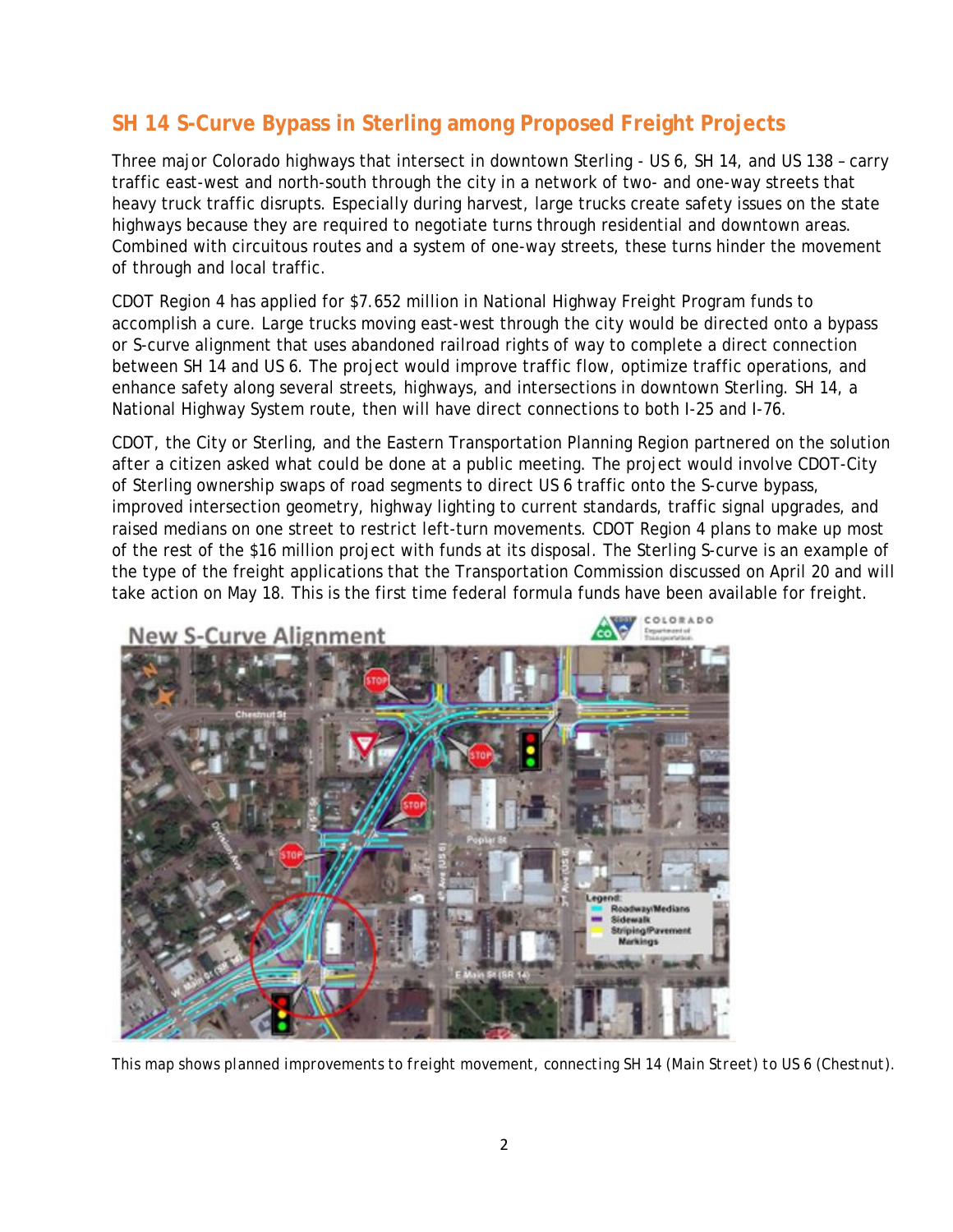## **Updates in Brief**

- **High Priority Bike Corridors Workshop:** A multi-disciplinary group of traffic and safety engineers, planners, and maintenance met at CDOT headquarters on April 17 to brainstorm possible criteria for selection of High Priority Bike Corridors in Colorado. Corridor designation is intended to assist with targeting scarce funds where they would have the most impact. Safety, connectivity, and level of use were the criteria most favored by the three small groups that met and reported what they had concluded. A procedural directive, [PD 1602.1,](http://intranet.dot.state.co.us/resources/policy-procedure/documents/1602.1) requires designation of the corridors.
- **Biking Days:** The Bike and Pedestrian Program at CDOT headquarters is preparing for two events to highlight biking. One is Bike to School Colorado! Wednesday, May 10; the other is Bike to Work Day Wednesday, June 28. For more information on the events and on other biking and walking information, see the [Bicycle and Program webpage.](https://www.codot.gov/programs/bikeped)
- **Safe Routes to School List Approved:** The Transportation Commission on April 20 approved the list of [Safe Routes to Schools projects](https://www.codot.gov/about/transportation-commission/current-agenda-and-supporting-documents/10b-srts.pdf/) that the Safe Routes to Schools Advisory Committee recommended, including a change to the approving resolution to allow staff to shift funding between infrastructure and education based on application demand. The 14 projects that were approved total \$2.5 million: \$2.219 million for infrastructure and \$280,708 for noninfrastructure projects such as educational programs.
- **Transportation Planning Toolkit:** Division of Transportation Development planning liaisons and regional planners are starting the "core curriculum" of the Transportation Planning Toolkit. The rural Transportation Planning Region's planning commissions are beginning to receive some basic information on such topics as the planning process, revenue and funding programs, and project selection to allow for quicker and more informed decision making when it comes time to update the regional transportation plans that will look out to 2045. Presentations tailored for some, but not all, the transportation planning regions will begin in about a year.
- **Scenario Planning Peer Exchange:** Five panelists will come to CDOT on June 8 to discuss their experiences with scenario planning, a type of planning that asks the question, "What if. . .?" Scenario planning is expected to be a big part of the next planning cycle at CDOT, the first time the department has considered scenario planning on a statewide level.
- **Transportation Funding:** A bill in the Colorado Legislature, HB 17-1242, would send a ballot question to the voters to raise the state sales tax by 0.5 cents for transportation. The Transportation Commission on April 19 discussed the steps needed to develop a project list for the Legislative Council within 30 days of passage of the bill. But a day later, negotiations between the pro- and anti- sides in the legislature were reported to have broken down. For a look at the implications of HB 17-1242, see this [document](https://www.codot.gov/about/transportation-commission/current-agenda-and-supporting-documents/5-ballot-measure-and-developmet-plan.pdf/) in the Commission packet.
- **Truck Ramps:** Among the many planned activities of the Systems Planning Section of the CDOT Multimodal Planning Branch is a research project to test if shredded tires might work better than gravel as the foundation material for runaway truck ramps in the mountains. Experience has shown that unless the gravel is replaced regularly and often, it loses its effectiveness at stopping trucks. Systems Planning is the new name of the Freight Program.
- **State Highway Freight Plan Amendment:** An amendment to the 2015 *State Highway Freight Plan* is nearing completion. The amendment was drafted to bring the plan into compliance with the most recent federal transportation authorization law, the FAST Act. The plan had been written to comply with the last federal law, MAP-21. The plan amendment will go to the Federal Highway Administration for approval in mid-May.